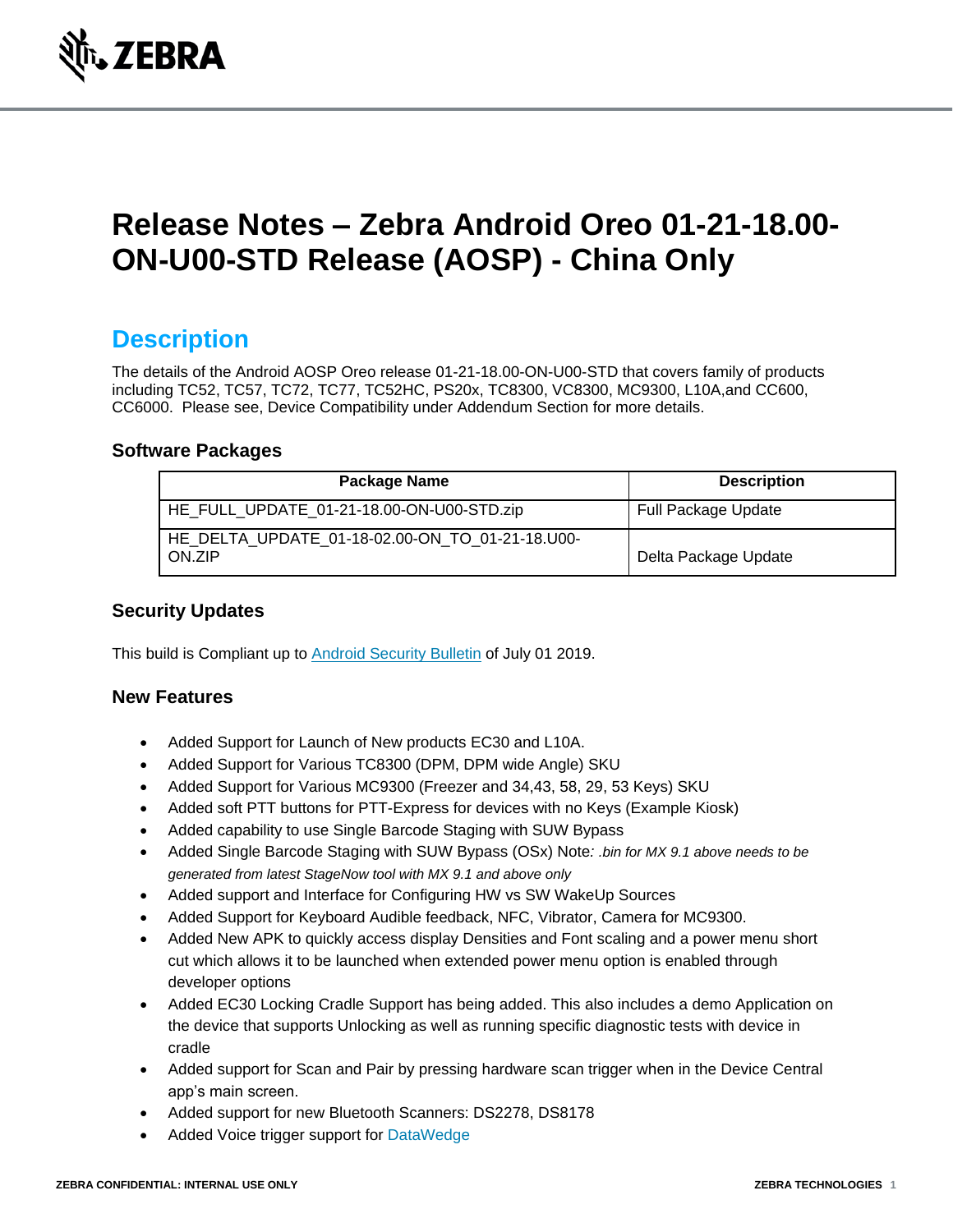

- Added SE4750 DPM support in [EMDK](https://www.zebra.com/us/en/support-downloads/software/developer-tools/emdk-for-android.html)
- Added Controlling HW (Enable / Disable) wakeup sources
- Added "Never" option to Display Sleep mode for Kiosk devices
- WLAN
	- o Added Coverage View in [WorryFree WiFi](https://www.zebra.com/us/en/support-downloads/software/productivity-apps/worryfree-wifi.html) (WFW).
	- o Added CCXv4 Compliance.
	- o WLAN Soft AP Certification
- WAN Specific (Not Applicable for WLAN only devices)
	- o Added support for Sprint Curiosity SIMs

#### **Fixes**

- Fixed: SPR36661/37083, where PS20 terminals were not able to communicate to the cradles after the cradles were rebooted
- Fixed: SPR 36514 (PS20) where apps were being killed due to heavy CPU usage on device
- Fixed: SPR-36925 wherein scanner was not available for second app when an ANR or crash occurred on the first app
- Fixed: SPR37124 –where in ADF rule with crunch spaces was removing last character from barcode data with space.
- Fixed: SPR37060 wherein Datawedge was not disabling the scanner upon resume during app transition from background to foreground causing intermittent scanning failures

#### **Version Information**

| <b>Description</b>          | <b>Version</b>                                      |
|-----------------------------|-----------------------------------------------------|
| <b>Product Build Number</b> | 01-21-18.00-ON-U00-STD                              |
| <b>Android Version</b>      | 8.1.0                                               |
| <b>Security Patch level</b> | July 1, 2019                                        |
| Linux Kernel                | 4.4.78                                              |
| <b>Component Versions</b>   | Please see Component Version under Addendum section |

Below Table contains important information on versions

### **Installation**

#### **Requirements and Instructions**

[https://www.zebra.com/content/dam/zebra\\_new\\_ia/en-us/software/operating-system/helios/oreo-os](https://www.zebra.com/content/dam/zebra_new_ia/en-us/software/operating-system/helios/oreo-os-update-instructions.pdf)[update-instructions.pdf](https://www.zebra.com/content/dam/zebra_new_ia/en-us/software/operating-system/helios/oreo-os-update-instructions.pdf)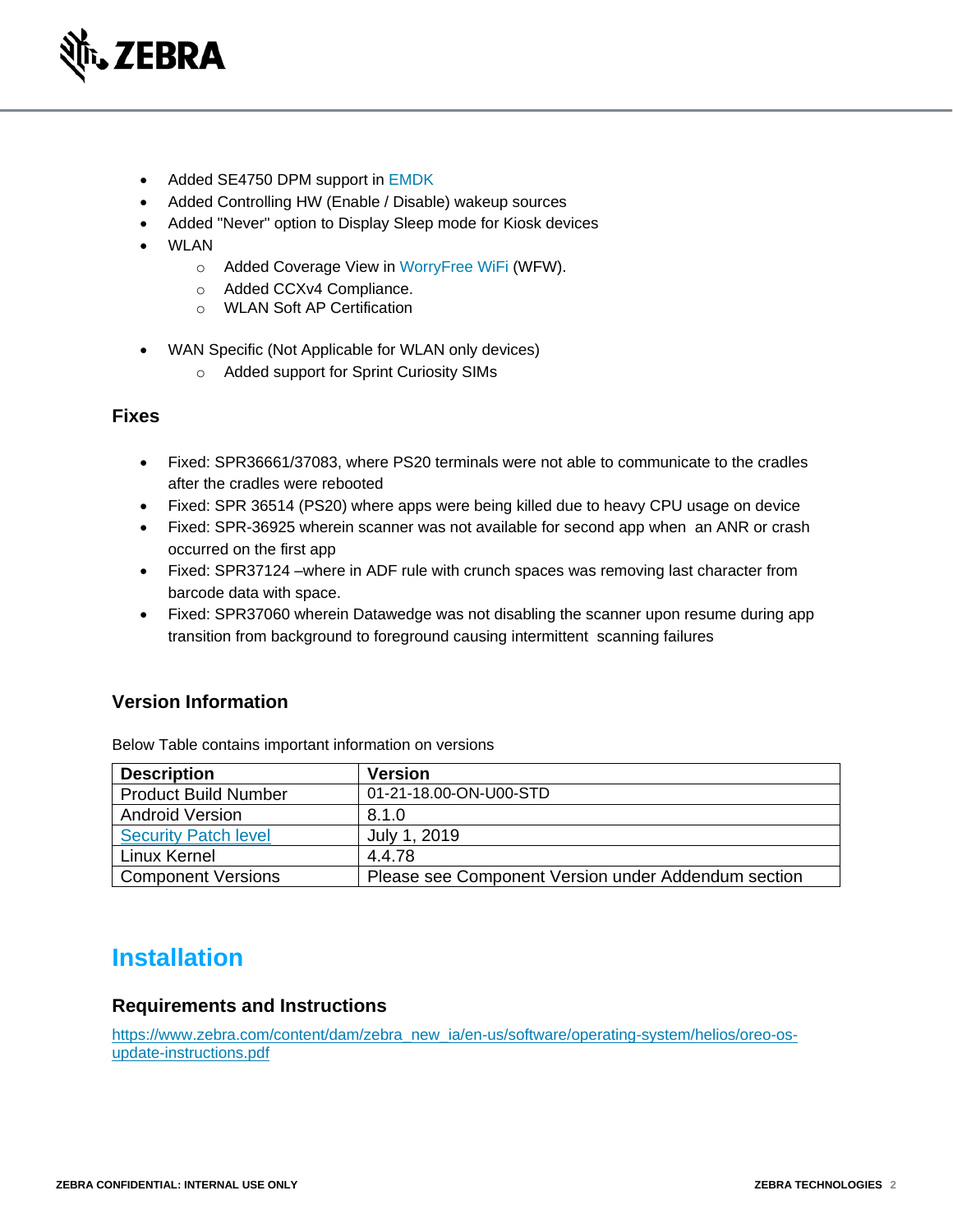

### **Upgrade options**

Below table provides detailed information on shortest path to upgrade based on current version of software.

| <b>Current Software</b><br><b>Version on Device</b> | Steps to get to this Release                                                                                                                                                                        | <b>Comments</b>                                                                                                    |
|-----------------------------------------------------|-----------------------------------------------------------------------------------------------------------------------------------------------------------------------------------------------------|--------------------------------------------------------------------------------------------------------------------|
| 01-13-20.00-ON-Uxx                                  | Apply Full Package Update<br>HE FULL UPDATE 01-21-18.00-ON-U00-<br>STD.zip                                                                                                                          |                                                                                                                    |
| 01-18-02.00-ON-Uxx                                  | <b>Option 1: Apply Delta Package Update</b><br>HE DELTA UPDATE 01-18-02.00-<br>ON TO_01-21-18.U00-ON<br><b>Option 2:</b> Full Package Update Apply<br>HE FULL UPDATE 01-21-18.00-ON-U00-<br>STD.zip | Option #1 is<br>recommended as<br>size of Delta package<br>update is smaller<br>compared to Full<br>Package Update |

## **Known Constraints**

Below are Known Constraints and workaround if applicable.

- WiFi sleep policy set to "Always" (Android O limitation)
- "Get Status for all Wake-Up sources" is returning "Enabled" when all Wake-up sources are disabled
- "Feature not supported" staging error message comes after staging enable wake up source function via stagenow, even though operation is successful.
- Some devices operate at 320 dpi. This screen configuration results in the majority of the AOSP applications displaying content consistently in both portrait and landscape modes. In most cases if the application layout is not optimal in landscape it is optimal in portrait or vice versa. However there are a few applications that do not render properly in either portrait or landscape. In this case the suggested alternative is to change the display size using the bundled Display Settings APK or use settings menu to change the display size and font size (settings  $\Box$  Display  $\Box$  Advanced settings  $\square$  Display Size / Font Size).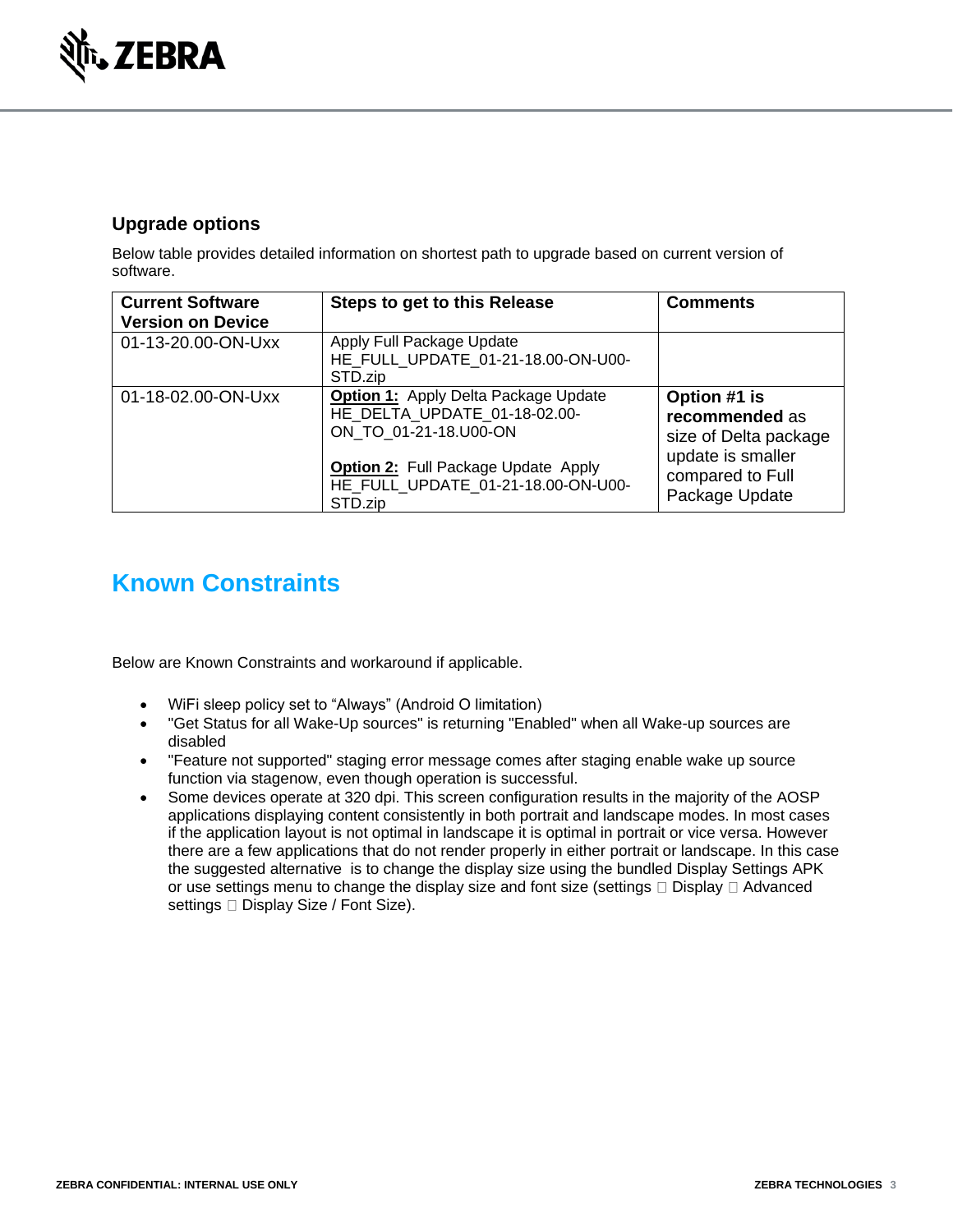

## **Addendum**

### **Device Compatibility**

This software release has been approved for use on the following devices.

| <b>Device</b>      | <b>Part Number</b>                                                                                                                                   | <b>Product Specific Manual</b>             |
|--------------------|------------------------------------------------------------------------------------------------------------------------------------------------------|--------------------------------------------|
| <b>Family</b>      |                                                                                                                                                      |                                            |
| <b>TC52</b>        | TC520K-2PEZU4P-CN<br>TC520K-2PEZU4P-CN<br>TC520K-2HEZU4P-CN                                                                                          | Visit Manuals Section under TC52 Home Page |
| <b>TC72</b>        | TC720L-0ME24B0-CN                                                                                                                                    | Visit Manuals Section under TC72 Home Page |
| <b>PS20</b>        | PS20J-B2G2CN00<br>PS20J-P4G2CN00                                                                                                                     | Visit Manuals Section under PS20 Home Page |
| <b>TC77</b>        |                                                                                                                                                      | Visit Manuals Section under TC77 Home Page |
| <b>TC57</b>        |                                                                                                                                                      | Visit Manuals Section under TC57 Home Page |
| CC600              |                                                                                                                                                      |                                            |
| CC6000             |                                                                                                                                                      |                                            |
| <b>TC8300</b>      |                                                                                                                                                      |                                            |
| MC9300             | MC930B-GSEEG4CN<br>MC930B-GSCDG4CN<br>MC930B-GSEDG4CN<br>MC930B-GSADG4CN<br>MC930B-GSACG4CN<br>MC930P-GFADG4CN<br>MC930P-GFCDG4CN<br>MC930P-GFEDG4CN | Visit Manuals Section under MC93 Home Page |
| L <sub>10</sub> AW | RTL10B1-xxAxxX0x00CN<br>(China)<br>Note: 'x' Stands for wild card for<br>different configurations.                                                   |                                            |